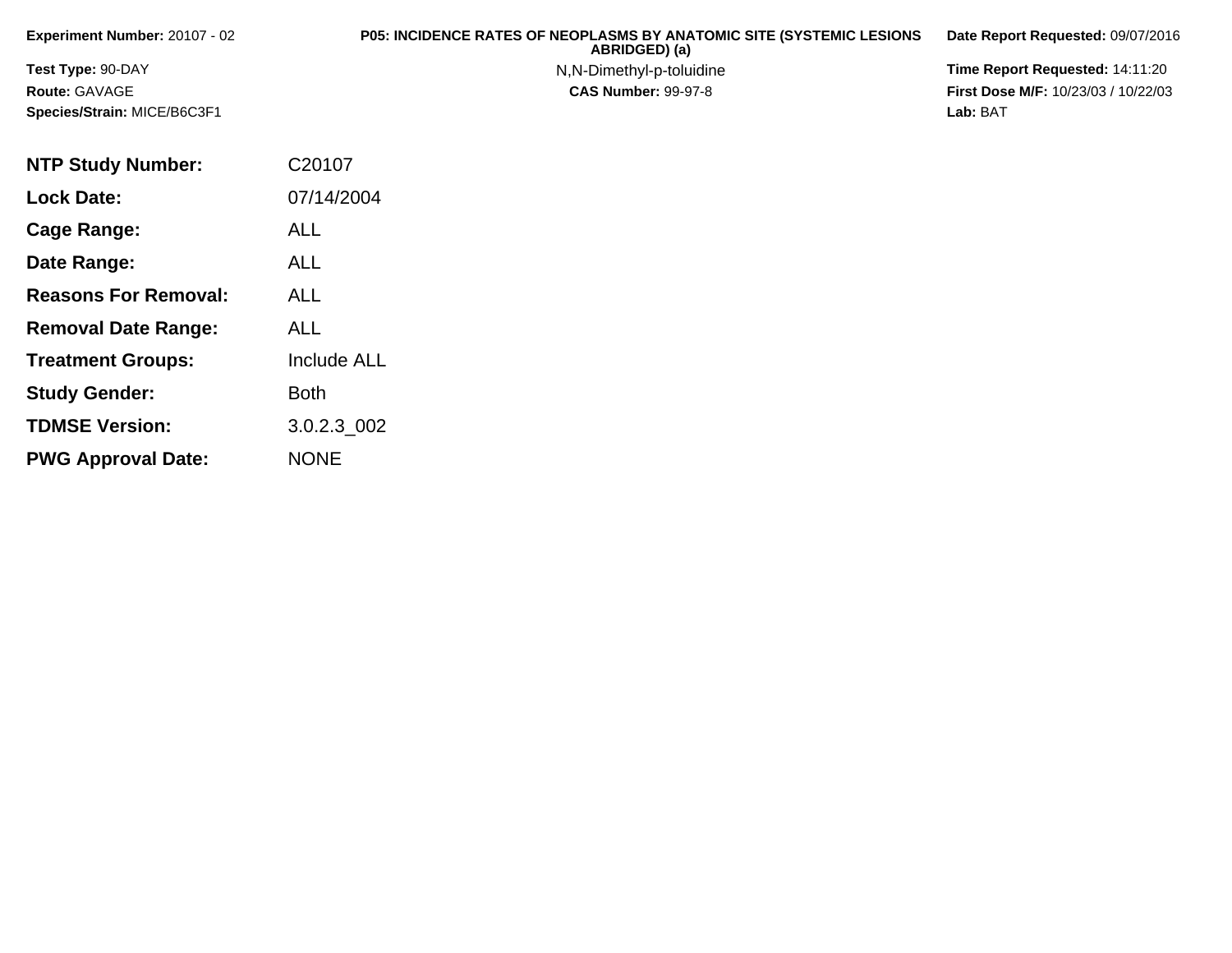| Experiment Number: 20107 - 02                            | P05: INCIDENCE RATES OF NEOPLASMS BY ANATOMIC SITE (SYSTEMIC LESIONS | Date Report Requested: 09/07/2016 |                                 |          |                                     |                  |
|----------------------------------------------------------|----------------------------------------------------------------------|-----------------------------------|---------------------------------|----------|-------------------------------------|------------------|
| Test Type: 90-DAY                                        |                                                                      | N,N-Dimethyl-p-toluidine          | Time Report Requested: 14:11:20 |          |                                     |                  |
| Route: GAVAGE                                            |                                                                      |                                   | <b>CAS Number: 99-97-8</b>      |          | First Dose M/F: 10/23/03 / 10/22/03 |                  |
| Species/Strain: MICE/B6C3F1                              |                                                                      |                                   |                                 |          | Lab: BAT                            |                  |
| <b>B6C3F1 MICE MALE</b>                                  | 0 MG/KG                                                              | 15 MG/KG                          | 30 MG/KG                        | 60 MG/KG | <b>125 MG/KG</b>                    | <b>250 MG/KG</b> |
| <b>Disposition Summary</b>                               |                                                                      |                                   |                                 |          |                                     |                  |
| <b>Animals Initially In Study</b><br><b>Early Deaths</b> | 10                                                                   | 10                                | 10                              | 10       | 10                                  | 10               |
| <b>Moribund Sacrifice</b><br><b>Natural Death</b>        |                                                                      |                                   |                                 |          | 1<br>$\mathbf{2}$                   | $\boldsymbol{9}$ |
| <b>Survivors</b>                                         |                                                                      |                                   |                                 |          |                                     |                  |
| <b>Terminal Sacrifice</b>                                | 10                                                                   | 10                                | 10                              | 10       | $\overline{\mathbf{r}}$             | $\mathbf{1}$     |
| <b>Animals Examined Microscopically</b>                  | 10                                                                   | 10                                | 10                              | 10       | 10                                  | 10               |
| <b>ALIMENTARY SYSTEM</b>                                 |                                                                      |                                   |                                 |          |                                     |                  |
| Esophagus                                                | (10)                                                                 | (0)                               | (0)                             | (0)      | (10)                                | (10)             |
| Gallbladder                                              | (10)                                                                 | (0)                               | (0)                             | (0)      | (10)                                | (10)             |
| Intestine Large, Cecum                                   | (10)                                                                 | (0)                               | (0)                             | (0)      | (10)                                | (10)             |
| Intestine Large, Colon                                   | (10)                                                                 | (0)                               | (0)                             | (0)      | (10)                                | (10)             |
| Intestine Large, Rectum                                  | (10)                                                                 | (0)                               | (0)                             | (0)      | (10)                                | (10)             |
| Intestine Small, Duodenum                                | (10)                                                                 | (0)                               | (0)                             | (0)      | (10)                                | (10)             |
| Intestine Small, Ileum                                   | (10)                                                                 | (0)                               | (0)                             | (0)      | (10)                                | (10)             |
| Intestine Small, Jejunum                                 | (10)                                                                 | (0)                               | (0)                             | (0)      | (10)                                | (10)             |
| Liver                                                    | (10)                                                                 | (10)                              | (10)                            | (10)     | (10)                                | (10)             |
| Mesentery                                                | (0)                                                                  | (0)                               | (0)                             | (0)      | (1)                                 | (0)              |
| Pancreas                                                 | (10)                                                                 | (0)                               | (0)                             | (0)      | (10)                                | (10)             |
| Salivary Glands                                          | (10)                                                                 | (0)                               | (0)                             | (0)      | (10)                                | (10)             |
| Stomach, Forestomach                                     | (10)                                                                 | (0)                               | (0)                             | (0)      | (10)                                | (10)             |
| Stomach, Glandular                                       | (10)                                                                 | (0)                               | (0)                             | (0)      | (10)                                | (10)             |
| Tooth                                                    | (1)                                                                  | (0)                               | (0)                             | (0)      | (0)                                 | (0)              |
| <b>CARDIOVASCULAR SYSTEM</b>                             |                                                                      |                                   |                                 |          |                                     |                  |
| <b>Blood Vessel</b>                                      |                                                                      |                                   |                                 |          |                                     | (10)             |
| Heart                                                    | (10)                                                                 | (0)                               | (0)                             | (0)      | (10)                                | (10)             |
|                                                          | (10)                                                                 | (0)                               | (0)                             | (0)      | (10)                                |                  |

## ENDOCRINE SYSTEM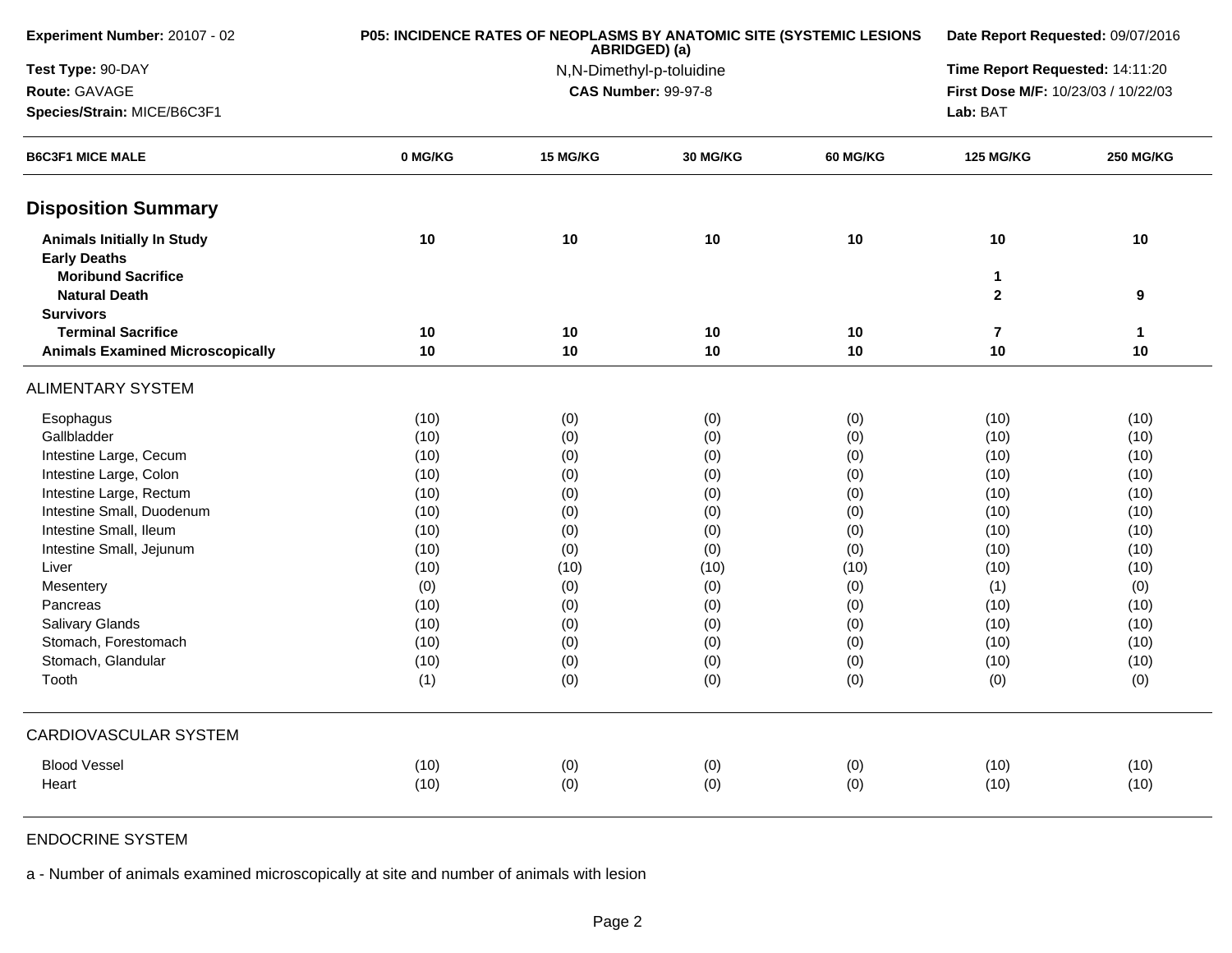| Experiment Number: 20107 - 02 |         | P05: INCIDENCE RATES OF NEOPLASMS BY ANATOMIC SITE (SYSTEMIC LESIONS<br>ABRIDGED) (a)<br>N,N-Dimethyl-p-toluidine |                            |          |                                     |                  |
|-------------------------------|---------|-------------------------------------------------------------------------------------------------------------------|----------------------------|----------|-------------------------------------|------------------|
| Test Type: 90-DAY             |         |                                                                                                                   |                            |          |                                     |                  |
| Route: GAVAGE                 |         |                                                                                                                   | <b>CAS Number: 99-97-8</b> |          | First Dose M/F: 10/23/03 / 10/22/03 |                  |
| Species/Strain: MICE/B6C3F1   |         |                                                                                                                   |                            |          |                                     |                  |
| <b>B6C3F1 MICE MALE</b>       | 0 MG/KG | 15 MG/KG                                                                                                          | 30 MG/KG                   | 60 MG/KG | <b>125 MG/KG</b>                    | <b>250 MG/KG</b> |
| <b>Adrenal Cortex</b>         | (10)    | (0)                                                                                                               | (0)                        | (0)      | (10)                                | (9)              |
| Adrenal Medulla               | (10)    | (0)                                                                                                               | (0)                        | (0)      | (10)                                | (9)              |
| Islets, Pancreatic            | (10)    | (0)                                                                                                               | (0)                        | (0)      | (10)                                | (10)             |
| Parathyroid Gland             | (10)    | (0)                                                                                                               | (0)                        | (0)      | (7)                                 | (9)              |
| <b>Pituitary Gland</b>        | (10)    | (0)                                                                                                               | (0)                        | (0)      | (10)                                | (9)              |
| <b>Thyroid Gland</b>          | (10)    | (0)                                                                                                               | (0)                        | (0)      | (10)                                | (10)             |
| <b>GENERAL BODY SYSTEM</b>    |         |                                                                                                                   |                            |          |                                     |                  |
| None                          |         |                                                                                                                   |                            |          |                                     |                  |
| <b>GENITAL SYSTEM</b>         |         |                                                                                                                   |                            |          |                                     |                  |
| <b>Coagulating Gland</b>      | (0)     | (0)                                                                                                               | (0)                        | (0)      | (1)                                 | (0)              |
| Epididymis                    | (10)    | (0)                                                                                                               | (0)                        | (0)      | (10)                                | (10)             |
| <b>Preputial Gland</b>        | (10)    | (0)                                                                                                               | (0)                        | (0)      | (10)                                | (10)             |
| Prostate                      | (10)    | (0)                                                                                                               | (0)                        | (0)      | (10)                                | (10)             |
| Seminal Vesicle               | (10)    | (0)                                                                                                               | (0)                        | (0)      | (10)                                | (10)             |
| <b>Testes</b>                 | (10)    | (0)                                                                                                               | (0)                        | (0)      | (10)                                | (10)             |
| <b>HEMATOPOIETIC SYSTEM</b>   |         |                                                                                                                   |                            |          |                                     |                  |
| <b>Bone Marrow</b>            | (10)    | (10)                                                                                                              | (10)                       | (10)     | (10)                                | (10)             |
| Lymph Node                    | (0)     | (0)                                                                                                               | (0)                        | (0)      | (0)                                 | (2)              |
| Lymph Node, Mandibular        | (10)    | (10)                                                                                                              | (10)                       | (10)     | (10)                                | (9)              |
| Lymph Node, Mesenteric        | (10)    | (10)                                                                                                              | (10)                       | (10)     | (10)                                | (9)              |
| Spleen                        | (10)    | (10)                                                                                                              | (10)                       | (10)     | (10)                                | (10)             |
| Thymus                        | (10)    | (10)                                                                                                              | (10)                       | (10)     | (10)                                | (10)             |
| <b>INTEGUMENTARY SYSTEM</b>   |         |                                                                                                                   |                            |          |                                     |                  |
| Skin                          | (10)    | (0)                                                                                                               | (0)                        | (0)      | (10)                                | (10)             |
|                               |         |                                                                                                                   |                            |          |                                     |                  |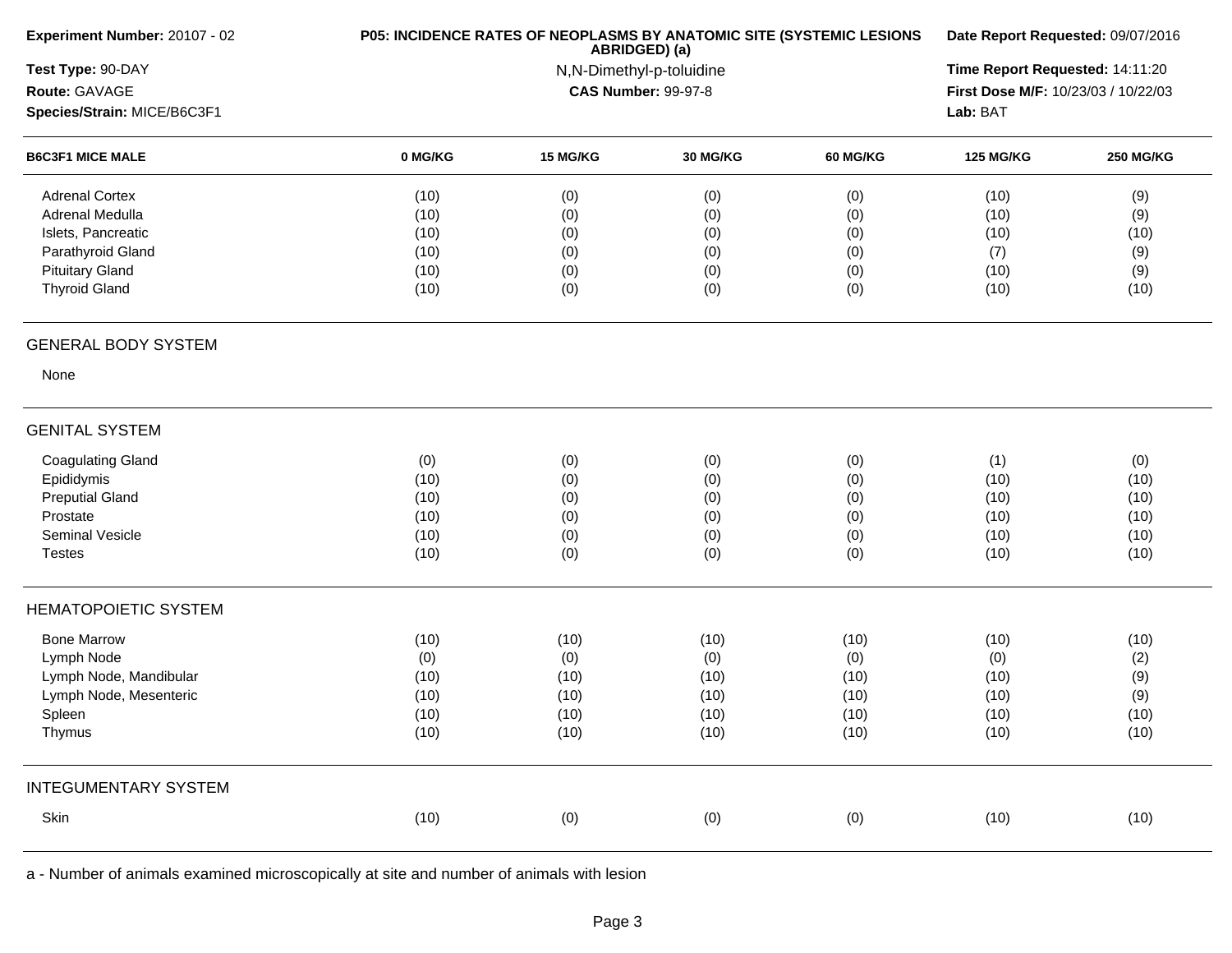| Experiment Number: 20107 - 02                                     | P05: INCIDENCE RATES OF NEOPLASMS BY ANATOMIC SITE (SYSTEMIC LESIONS | Date Report Requested: 09/07/2016<br>Time Report Requested: 14:11:20<br>First Dose M/F: 10/23/03 / 10/22/03<br>Lab: BAT |          |                 |                  |                  |
|-------------------------------------------------------------------|----------------------------------------------------------------------|-------------------------------------------------------------------------------------------------------------------------|----------|-----------------|------------------|------------------|
| Test Type: 90-DAY<br>Route: GAVAGE<br>Species/Strain: MICE/B6C3F1 |                                                                      |                                                                                                                         |          |                 |                  |                  |
| <b>B6C3F1 MICE MALE</b>                                           | 0 MG/KG                                                              | 15 MG/KG                                                                                                                | 30 MG/KG | <b>60 MG/KG</b> | <b>125 MG/KG</b> | <b>250 MG/KG</b> |
| MUSCULOSKELETAL SYSTEM                                            |                                                                      |                                                                                                                         |          |                 |                  |                  |
| Bone                                                              | (10)                                                                 | (0)                                                                                                                     | (0)      | (0)             | (10)             | (10)             |
| NERVOUS SYSTEM                                                    |                                                                      |                                                                                                                         |          |                 |                  |                  |
| <b>Brain</b>                                                      | (10)                                                                 | (0)                                                                                                                     | (0)      | (0)             | (10)             | (10)             |
| <b>RESPIRATORY SYSTEM</b>                                         |                                                                      |                                                                                                                         |          |                 |                  |                  |
| Lung                                                              | (10)                                                                 | (10)                                                                                                                    | (10)     | (10)            | (10)             | (10)             |
| Nose                                                              | (10)                                                                 | (10)                                                                                                                    | (10)     | (10)            | (10)             | (10)             |
| Trachea                                                           | (10)                                                                 | (10)                                                                                                                    | (10)     | (10)            | (10)             | (10)             |
| SPECIAL SENSES SYSTEM                                             |                                                                      |                                                                                                                         |          |                 |                  |                  |
| Eye                                                               | (10)                                                                 | (0)                                                                                                                     | (0)      | (0)             | (10)             | (10)             |
| Harderian Gland                                                   | (10)                                                                 | (0)                                                                                                                     | (0)      | (0)             | (10)             | (10)             |
| <b>URINARY SYSTEM</b>                                             |                                                                      |                                                                                                                         |          |                 |                  |                  |
| Kidney                                                            | (10)                                                                 | (10)                                                                                                                    | (10)     | (10)            | (10)             | (10)             |
| <b>Urinary Bladder</b>                                            | (10)                                                                 | (0)                                                                                                                     | (0)      | (0)             | (10)             | (10)             |
|                                                                   |                                                                      |                                                                                                                         |          |                 |                  |                  |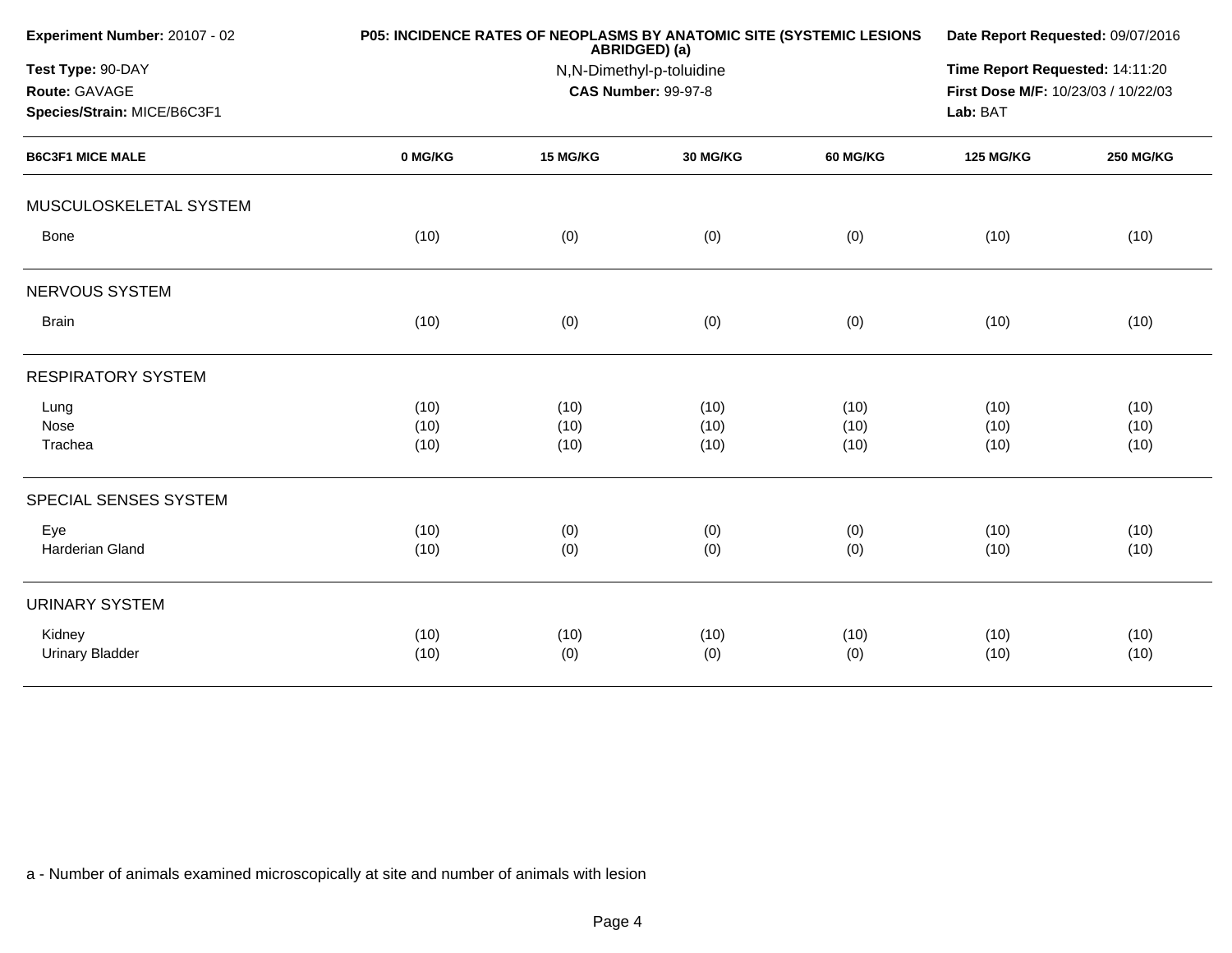| Experiment Number: 20107 - 02                                                       | P05: INCIDENCE RATES OF NEOPLASMS BY ANATOMIC SITE (SYSTEMIC LESIONS<br>ABRIDGED) (a) |                          |                                 | Date Report Requested: 09/07/2016 |                                     |                  |
|-------------------------------------------------------------------------------------|---------------------------------------------------------------------------------------|--------------------------|---------------------------------|-----------------------------------|-------------------------------------|------------------|
| Test Type: 90-DAY                                                                   |                                                                                       | N,N-Dimethyl-p-toluidine | Time Report Requested: 14:11:20 |                                   |                                     |                  |
| Route: GAVAGE                                                                       |                                                                                       |                          | <b>CAS Number: 99-97-8</b>      |                                   | First Dose M/F: 10/23/03 / 10/22/03 |                  |
| Species/Strain: MICE/B6C3F1                                                         |                                                                                       |                          |                                 |                                   | Lab: BAT                            |                  |
| <b>B6C3F1 MICE MALE</b>                                                             | 0 MG/KG                                                                               | 15 MG/KG                 | <b>30 MG/KG</b>                 | <b>60 MG/KG</b>                   | <b>125 MG/KG</b>                    | <b>250 MG/KG</b> |
| <b>Tumor Summary for Males</b>                                                      |                                                                                       |                          |                                 |                                   |                                     |                  |
| <b>Total Animals with Primary Neoplasms (b)</b><br><b>Total Primary Neoplasms</b>   |                                                                                       |                          |                                 |                                   |                                     |                  |
| <b>Total Animals with Benign Neoplasms</b><br><b>Total Benign Neoplasms</b>         |                                                                                       |                          |                                 |                                   |                                     |                  |
| <b>Total Animals with Malignant Neoplasms</b><br><b>Total Malignant Neoplasms</b>   |                                                                                       |                          |                                 |                                   |                                     |                  |
| <b>Total Animals with Metastatic Neoplasms</b><br><b>Total Metastatic Neoplasms</b> |                                                                                       |                          |                                 |                                   |                                     |                  |
| <b>Total Animals with Malignant Neoplasms</b><br><b>Uncertain Primary Site</b>      |                                                                                       |                          |                                 |                                   |                                     |                  |
| <b>Total Animals with Neoplasms Uncertain-</b><br><b>Benign or Malignant</b>        |                                                                                       |                          |                                 |                                   |                                     |                  |
| <b>Total Uncertain Neoplasms</b>                                                    |                                                                                       |                          |                                 |                                   |                                     |                  |

\*\*\* END OF MALE \*\*\*

a - Number of animals examined microscopically at site and number of animals with lesion

b - Primary tumors: all tumors except metastatic tumors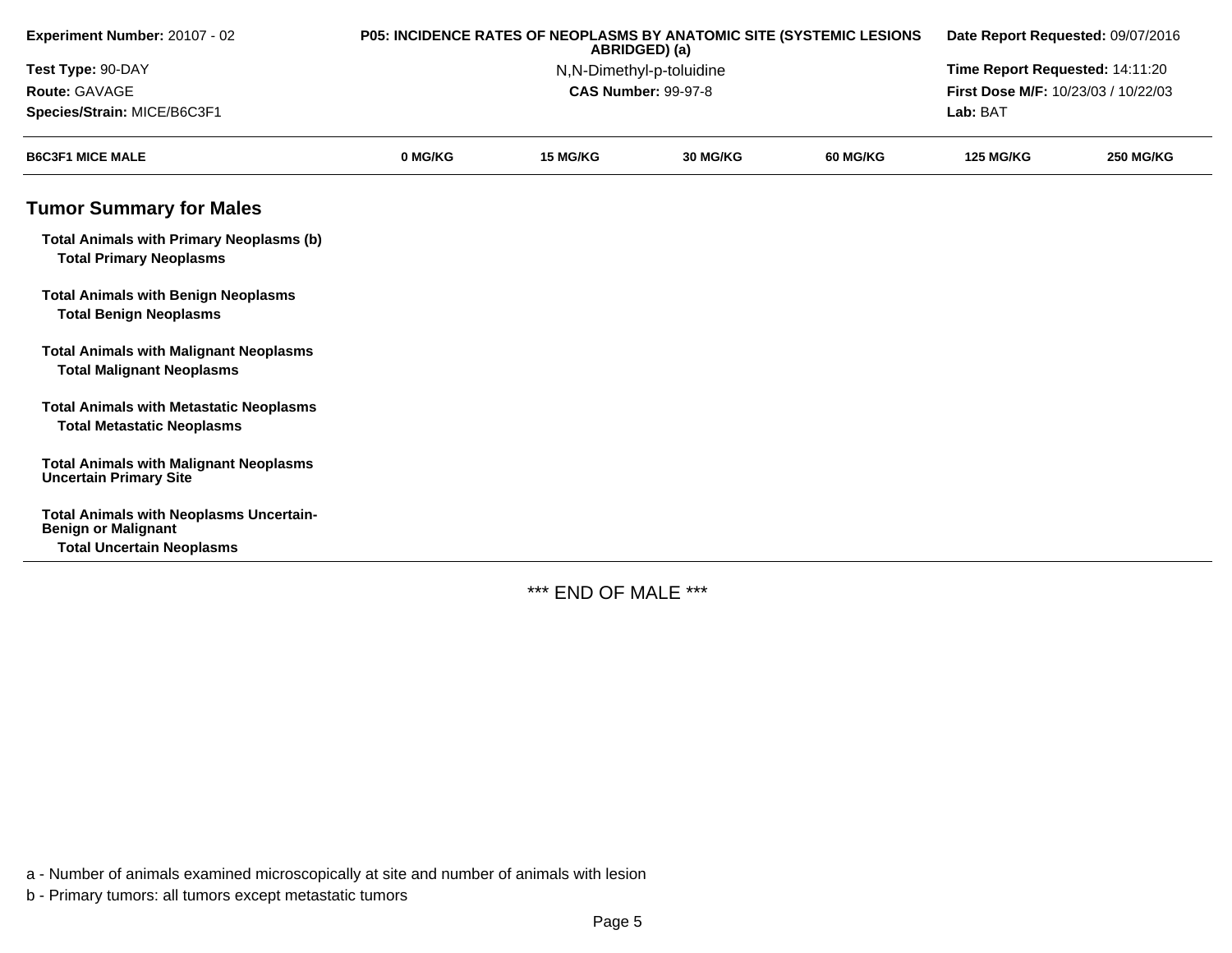| Experiment Number: 20107 - 02                                                         | P05: INCIDENCE RATES OF NEOPLASMS BY ANATOMIC SITE (SYSTEMIC LESIONS | Date Report Requested: 09/07/2016 |                            |          |                                     |                  |  |
|---------------------------------------------------------------------------------------|----------------------------------------------------------------------|-----------------------------------|----------------------------|----------|-------------------------------------|------------------|--|
| Test Type: 90-DAY                                                                     |                                                                      | N,N-Dimethyl-p-toluidine          |                            |          |                                     |                  |  |
| Route: GAVAGE                                                                         |                                                                      |                                   | <b>CAS Number: 99-97-8</b> |          | First Dose M/F: 10/23/03 / 10/22/03 |                  |  |
| Species/Strain: MICE/B6C3F1                                                           |                                                                      |                                   |                            | Lab: BAT |                                     |                  |  |
| <b>B6C3F1 MICE FEMALE</b>                                                             | 0 MG/KG                                                              | 15 MG/KG                          | <b>30 MG/KG</b>            | 60 MG/KG | <b>125 MG/KG</b>                    | <b>250 MG/KG</b> |  |
| <b>Disposition Summary</b>                                                            |                                                                      |                                   |                            |          |                                     |                  |  |
| <b>Animals Initially In Study</b><br><b>Early Deaths</b><br><b>Moribund Sacrifice</b> | 10                                                                   | 10                                | 10                         | 10       | 10                                  | 10<br>1          |  |
| <b>Natural Death</b>                                                                  |                                                                      |                                   |                            |          | $\mathbf{2}$                        | 9                |  |
| <b>Survivors</b>                                                                      |                                                                      |                                   |                            |          |                                     |                  |  |
| <b>Terminal Sacrifice</b><br><b>Animals Examined Microscopically</b>                  | 10<br>10                                                             | 10<br>10                          | 10<br>10                   | 10<br>10 | 8<br>10                             | 10               |  |
| <b>ALIMENTARY SYSTEM</b>                                                              |                                                                      |                                   |                            |          |                                     |                  |  |
| Esophagus                                                                             | (10)                                                                 | (0)                               | (0)                        | (0)      | (10)                                | (10)             |  |
| Gallbladder                                                                           | (10)                                                                 | (0)                               | (0)                        | (0)      | (10)                                | (10)             |  |
| Intestine Large, Cecum                                                                | (10)                                                                 | (0)                               | (0)                        | (0)      | (10)                                | (10)             |  |
| Intestine Large, Colon                                                                | (10)                                                                 | (0)                               | (0)                        | (0)      | (10)                                | (10)             |  |
| Intestine Large, Rectum                                                               | (10)                                                                 | (0)                               | (0)                        | (0)      | (10)                                | (10)             |  |
| Intestine Small, Duodenum                                                             | (10)                                                                 | (0)                               | (0)                        | (0)      | (10)                                | (10)             |  |
| Intestine Small, Ileum                                                                | (10)                                                                 | (0)                               | (0)                        | (0)      | (10)                                | (10)             |  |
| Intestine Small, Jejunum                                                              | (10)                                                                 | (0)                               | (0)                        | (0)      | (10)                                | (10)             |  |
| Liver                                                                                 | (10)                                                                 | (10)                              | (10)                       | (10)     | (10)                                | (10)             |  |
| Pancreas                                                                              | (10)                                                                 | (0)                               | (0)                        | (0)      | (10)                                | (10)             |  |
| <b>Salivary Glands</b>                                                                | (10)                                                                 | (0)                               | (0)                        | (0)      | (10)                                | (10)             |  |
| Stomach, Forestomach                                                                  | (10)                                                                 | (0)                               | (0)                        | (0)      | (10)                                | (10)             |  |
| Stomach, Glandular                                                                    | (10)                                                                 | (0)                               | (0)                        | (0)      | (10)                                | (10)             |  |
| <b>CARDIOVASCULAR SYSTEM</b>                                                          |                                                                      |                                   |                            |          |                                     |                  |  |
| <b>Blood Vessel</b>                                                                   | (10)                                                                 | (0)                               | (0)                        | (0)      | (10)                                | (10)             |  |
| Heart                                                                                 | (10)                                                                 | (0)                               | (0)                        | (0)      | (10)                                | (10)             |  |
| <b>ENDOCRINE SYSTEM</b>                                                               |                                                                      |                                   |                            |          |                                     |                  |  |
| <b>Adrenal Cortex</b>                                                                 | (10)                                                                 | (0)                               | (0)                        | (0)      | (10)                                | (10)             |  |
| Adrenal Medulla                                                                       | (10)                                                                 | (0)                               | (0)                        | (0)      | (10)                                | (10)             |  |
|                                                                                       |                                                                      |                                   |                            |          |                                     |                  |  |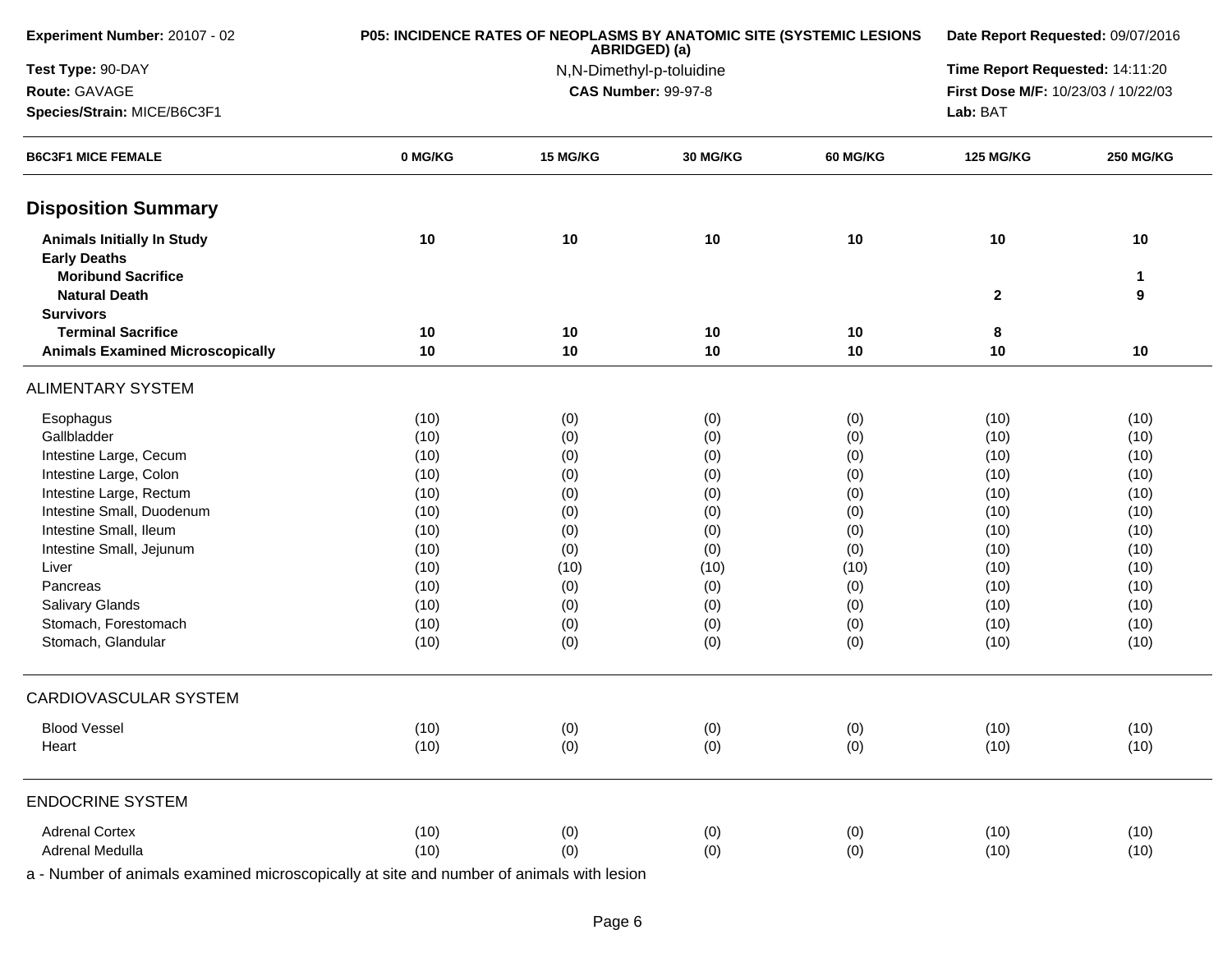| Experiment Number: 20107 - 02 |         | P05: INCIDENCE RATES OF NEOPLASMS BY ANATOMIC SITE (SYSTEMIC LESIONS<br>ABRIDGED) (a) |                            |                 |                                     |                  |  |  |
|-------------------------------|---------|---------------------------------------------------------------------------------------|----------------------------|-----------------|-------------------------------------|------------------|--|--|
| Test Type: 90-DAY             |         |                                                                                       | N,N-Dimethyl-p-toluidine   |                 | Time Report Requested: 14:11:20     |                  |  |  |
| Route: GAVAGE                 |         |                                                                                       | <b>CAS Number: 99-97-8</b> |                 | First Dose M/F: 10/23/03 / 10/22/03 |                  |  |  |
| Species/Strain: MICE/B6C3F1   |         |                                                                                       |                            |                 | Lab: BAT                            |                  |  |  |
| <b>B6C3F1 MICE FEMALE</b>     | 0 MG/KG | 15 MG/KG                                                                              | 30 MG/KG                   | <b>60 MG/KG</b> | <b>125 MG/KG</b>                    | <b>250 MG/KG</b> |  |  |
| Islets, Pancreatic            | (10)    | (0)                                                                                   | (0)                        | (0)             | (10)                                | (10)             |  |  |
| Parathyroid Gland             | (9)     | (0)                                                                                   | (0)                        | (0)             | (7)                                 | (6)              |  |  |
| <b>Pituitary Gland</b>        | (10)    | (0)                                                                                   | (0)                        | (0)             | (10)                                | (9)              |  |  |
| <b>Thyroid Gland</b>          | (10)    | (0)                                                                                   | (0)                        | (0)             | (10)                                | (10)             |  |  |
| <b>GENERAL BODY SYSTEM</b>    |         |                                                                                       |                            |                 |                                     |                  |  |  |
| None                          |         |                                                                                       |                            |                 |                                     |                  |  |  |
| <b>GENITAL SYSTEM</b>         |         |                                                                                       |                            |                 |                                     |                  |  |  |
| <b>Clitoral Gland</b>         | (10)    | (0)                                                                                   | (0)                        | (0)             | (10)                                | (10)             |  |  |
| Ovary                         | (10)    | (0)                                                                                   | (0)                        | (0)             | (10)                                | (10)             |  |  |
| Uterus                        | (10)    | (0)                                                                                   | (0)                        | (0)             | (10)                                | (10)             |  |  |
| <b>HEMATOPOIETIC SYSTEM</b>   |         |                                                                                       |                            |                 |                                     |                  |  |  |
| <b>Bone Marrow</b>            | (10)    | (10)                                                                                  | (10)                       | (10)            | (10)                                | (10)             |  |  |
| Lymph Node                    | (0)     | (0)                                                                                   | (0)                        | (0)             | (0)                                 | (3)              |  |  |
| Lymph Node, Mandibular        | (10)    | (10)                                                                                  | (10)                       | (10)            | (10)                                | (8)              |  |  |
| Lymph Node, Mesenteric        | (10)    | (10)                                                                                  | (10)                       | (10)            | (10)                                | (9)              |  |  |
| Spleen                        | (10)    | (10)                                                                                  | (10)                       | (10)            | (10)                                | (10)             |  |  |
| Thymus                        | (10)    | (10)                                                                                  | (10)                       | (10)            | (10)                                | (10)             |  |  |
| <b>INTEGUMENTARY SYSTEM</b>   |         |                                                                                       |                            |                 |                                     |                  |  |  |
| Mammary Gland                 | (10)    | (0)                                                                                   | (0)                        | (0)             | (10)                                | (10)             |  |  |
| Skin                          | (10)    | (0)                                                                                   | (0)                        | (0)             | (10)                                | (10)             |  |  |
| MUSCULOSKELETAL SYSTEM        |         |                                                                                       |                            |                 |                                     |                  |  |  |
| Bone                          | (10)    | (0)                                                                                   | (0)                        | (0)             | (10)                                | (10)             |  |  |
| <b>Skeletal Muscle</b>        | (0)     | (0)                                                                                   | (0)                        | (0)             | (0)                                 | (1)              |  |  |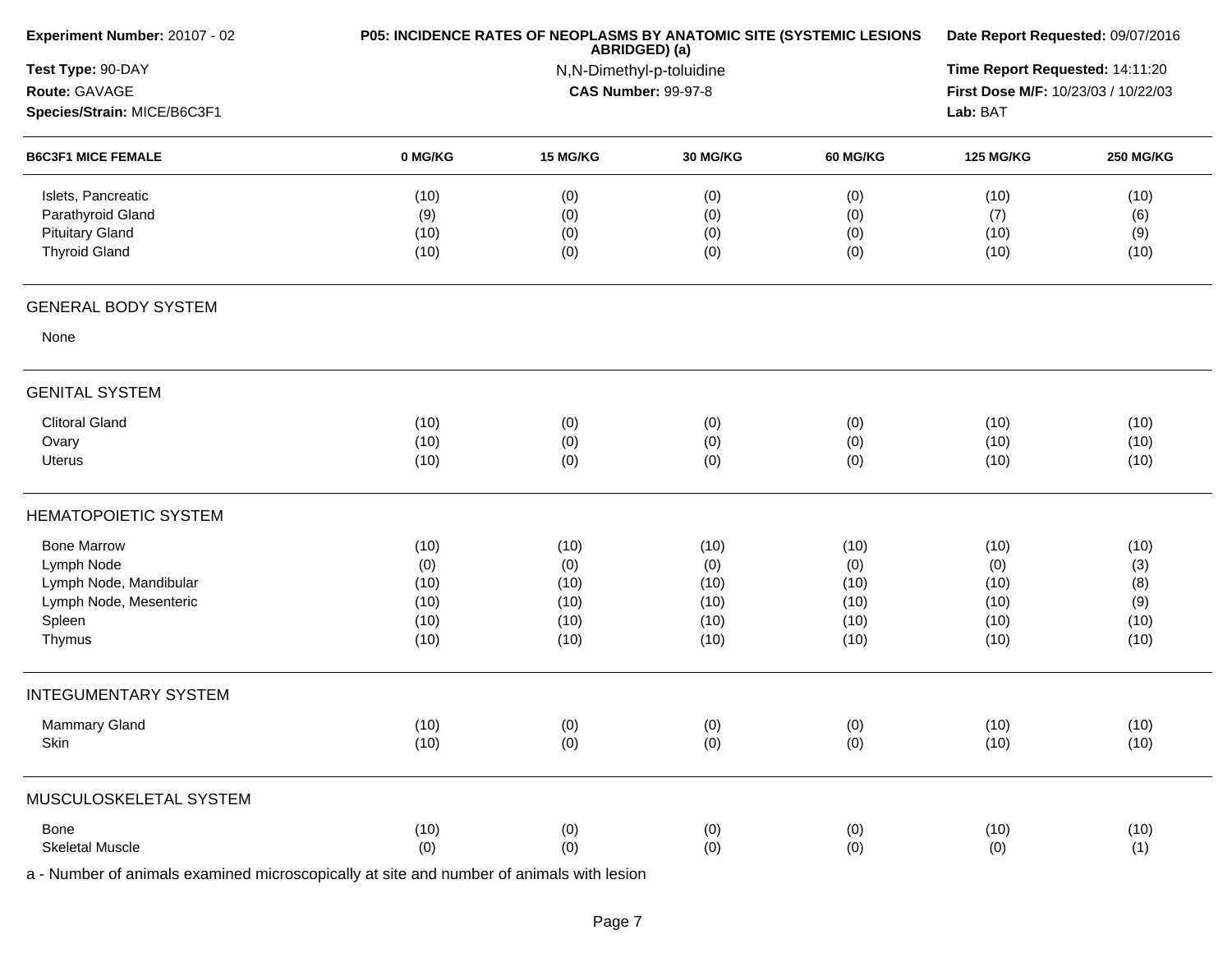| Experiment Number: 20107 - 02                                     | P05: INCIDENCE RATES OF NEOPLASMS BY ANATOMIC SITE (SYSTEMIC LESIONS | Date Report Requested: 09/07/2016<br>Time Report Requested: 14:11:20<br>First Dose M/F: 10/23/03 / 10/22/03<br>Lab: BAT |                      |                      |                      |                      |
|-------------------------------------------------------------------|----------------------------------------------------------------------|-------------------------------------------------------------------------------------------------------------------------|----------------------|----------------------|----------------------|----------------------|
| Test Type: 90-DAY<br>Route: GAVAGE<br>Species/Strain: MICE/B6C3F1 |                                                                      |                                                                                                                         |                      |                      |                      |                      |
| <b>B6C3F1 MICE FEMALE</b>                                         | 0 MG/KG                                                              | 15 MG/KG                                                                                                                | 30 MG/KG             | 60 MG/KG             | <b>125 MG/KG</b>     | <b>250 MG/KG</b>     |
| <b>NERVOUS SYSTEM</b>                                             |                                                                      |                                                                                                                         |                      |                      |                      |                      |
| <b>Brain</b>                                                      | (10)                                                                 | (0)                                                                                                                     | (0)                  | (0)                  | (10)                 | (10)                 |
| <b>RESPIRATORY SYSTEM</b>                                         |                                                                      |                                                                                                                         |                      |                      |                      |                      |
| Lung<br>Nose<br>Trachea                                           | (10)<br>(10)<br>(10)                                                 | (10)<br>(10)<br>(10)                                                                                                    | (10)<br>(10)<br>(10) | (10)<br>(10)<br>(10) | (10)<br>(10)<br>(10) | (10)<br>(10)<br>(10) |
| SPECIAL SENSES SYSTEM                                             |                                                                      |                                                                                                                         |                      |                      |                      |                      |
| Eye<br><b>Harderian Gland</b>                                     | (10)<br>(9)                                                          | (0)<br>(0)                                                                                                              | (0)<br>(0)           | (0)<br>(0)           | (10)<br>(10)         | (10)<br>(10)         |
| <b>URINARY SYSTEM</b>                                             |                                                                      |                                                                                                                         |                      |                      |                      |                      |
| Kidney<br><b>Urinary Bladder</b>                                  | (10)<br>(10)                                                         | (10)<br>(0)                                                                                                             | (10)<br>(0)          | (10)<br>(0)          | (10)<br>(10)         | (10)<br>(9)          |
|                                                                   |                                                                      |                                                                                                                         |                      |                      |                      |                      |